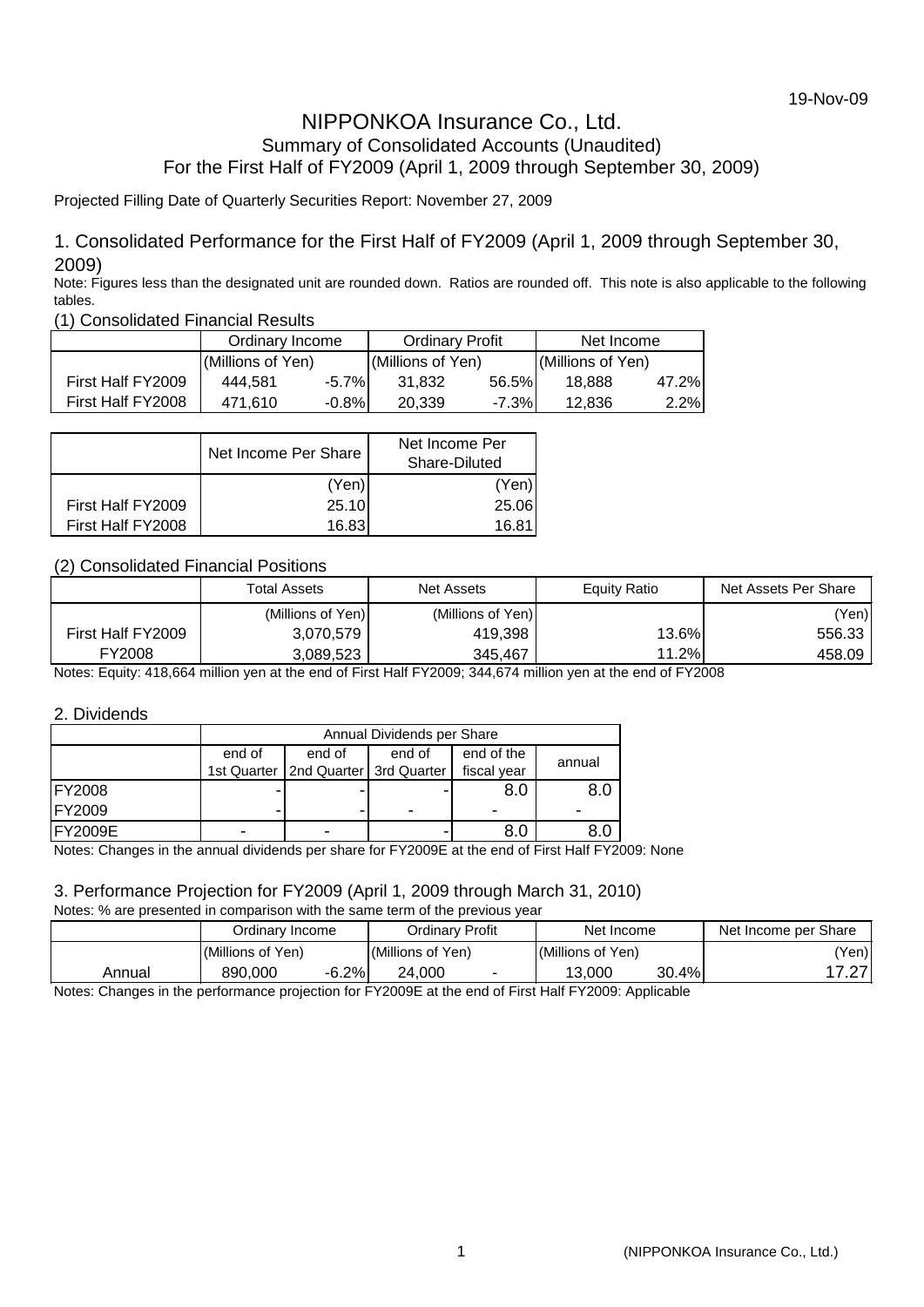#### 4. Miscellaneous

(1) Changes in the significant subsidiaries during this period (changes in specified subsidiaries resulting in alteration in consolidation scope): None

(2) Changes in accounting principles and procedures and changes in presentation methods for quarterly consolidated financial summary:

Changes due to the revision of accounting standards: None

Changes due to other factors: None

(3) Number of outstanding shares (common stock):

Number of shares outstanding at the end of period (including treasury stock):

First Half FY2009: 816,743,118 shares; FY2008: 816,743,118 shares

Number of treasury stock at the end of period:

First Half FY2009: 64,197,158 shares; FY2008: 64,339,041 shares

Average number of shares during this period:

First Half FY2009: 752,503,084 shares; First Half FY2008: 762,293,448 shares

# (Reference) Nonconsolidated Financial Summary

# 1. Nonconsolidated Performance for the First Half of FY2009 (April 1, 2009 through September 30, 2009)

Notes: % are presented in comparison with the same term of the previous year

|                   | Net Premiums Written ⊧               |          | <b>Ordinary Profit</b>             |        | Net Income                           |         |
|-------------------|--------------------------------------|----------|------------------------------------|--------|--------------------------------------|---------|
|                   | l <millions of="" yen=""></millions> |          | <millions of="" yen=""></millions> |        | I <millions of="" yen=""></millions> |         |
| First Half FY2009 | 319.749                              | $-5.7\%$ | 31.182                             | 55.1%  | 18.496                               | 45.4%I  |
| First Half FY2008 | 339.188                              | -3.8%l   | 20.104                             | -7.3%' |                                      | $6.9\%$ |

|                   | Net Income Per Share |
|-------------------|----------------------|
|                   | $<$ Yen $>$          |
| First Half FY2009 | 24.57                |
| First Half FY2008 | 16.68 <sup>'</sup>   |

#### (2) Nonconsolidated Financial Positions

|                   | <b>Total Assets</b>                 | Net Assets                          | Equity Ratio | Net Assets Per Share |
|-------------------|-------------------------------------|-------------------------------------|--------------|----------------------|
|                   | <millions of="" yen="">I</millions> | <millions of="" yen="">I</millions> |              | <yen>l</yen>         |
| First Half FY2009 | 2,634,875                           | 418,272                             | 15.9%        | 555.30               |
| FY2008            | 2,671,715                           | 347,329                             | 13.0%        | 461.01               |

Notes: Equity: 417,895 million yen at the end of First Half FY2009; 346,870 million yen at the end of FY2008

# 2. Nonconsolidated Performance Projection for FY2009 (April 1, 2009 through March 31, 2010)

Notes: % are presented in comparison with the same term of the previous year

|        | Net Premiums Written               | Ordinary Profit                    | Net Income                         | Net Income per Share |
|--------|------------------------------------|------------------------------------|------------------------------------|----------------------|
|        | <millions of="" yen=""></millions> | <millions of="" yen=""></millions> | <millions of="" yen=""></millions> |                      |
| Annual | $-3.6\%$<br>630,000                | 24.000                             | 28.6%<br>13.000                    | $\sim$               |
|        |                                    |                                    |                                    |                      |

#### Cautionary Statement

Estimates, projections, targets and other statements contained in this material that are not historical facts are forward-looking statements about the future performance and plans of NIPPONKOA Insurance Co., Ltd. (the "Company"). Such forward-looking statements are based on the Company's assumptions and beliefs in light of the information currently available to it. Therefore, these statements do not guarantee future performance, but involve risks and uncertainties. The Company cautions you that a number of important factors could cause actual results to differ materially from those contained in the forward-looking statements. Such factors include, but are not limited to, (1) general economic conditions in the Company's market, mainly Japan, (2) business conditions in the insurance industry, especially, increased competition, (3) fluctuation of exchange rates, and (4) the regulatory environment.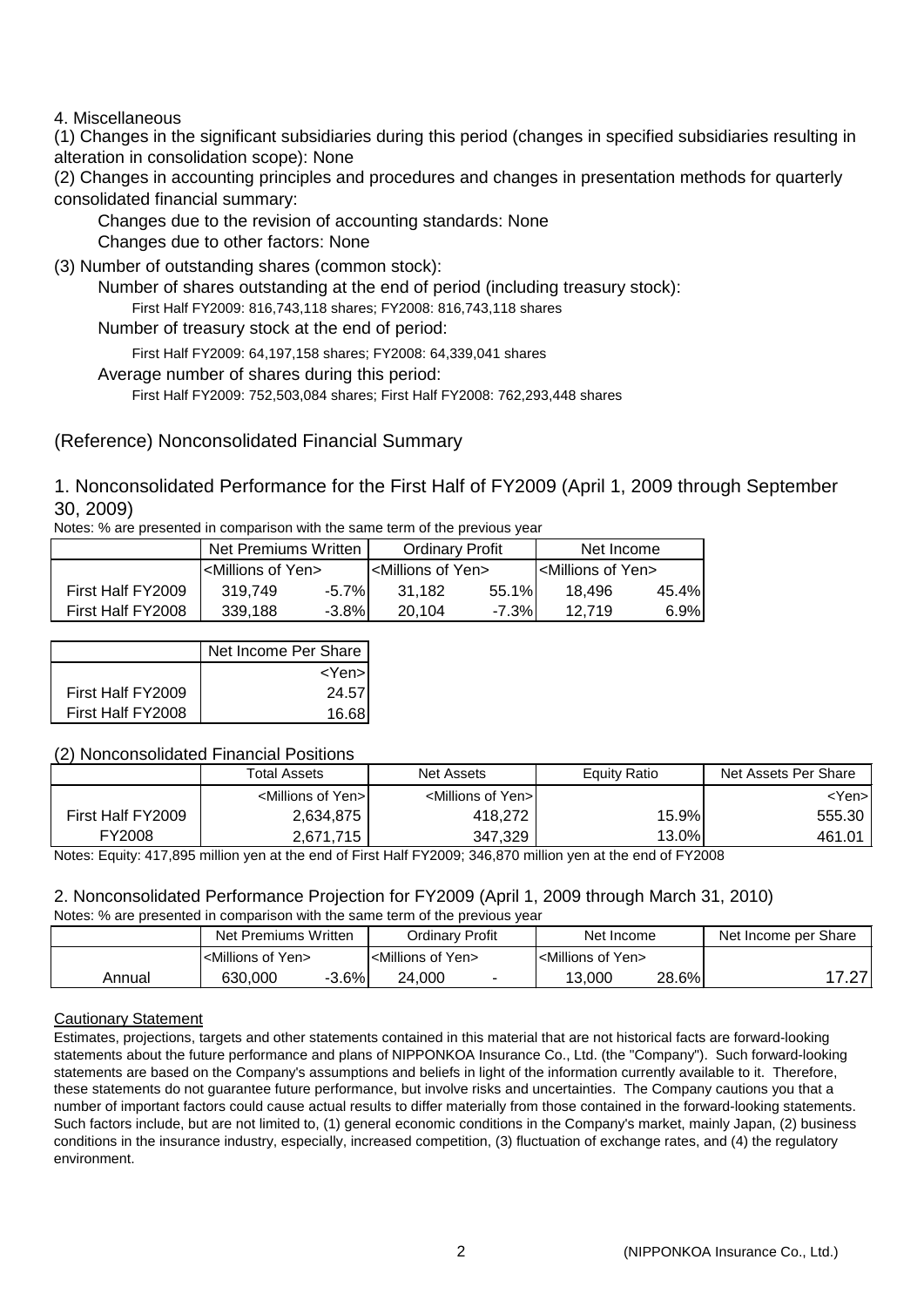# Consolidated Interim Balance Sheet (Summary)

|                                                      |                            | (Millions of Yen)                                  |
|------------------------------------------------------|----------------------------|----------------------------------------------------|
|                                                      | This Quarter End           | Previous Fiscal Year                               |
|                                                      | (As of September 30, 2009) | Summarized Balance Sheet<br>(As of March 31, 2009) |
|                                                      | Amount                     | Amount                                             |
| Assets                                               |                            |                                                    |
| Cash and deposits                                    | 101,849                    | 113,074                                            |
| Call Ioans                                           | 20,594                     | 16,043                                             |
| Receivables under resale agreement                   | 7,995                      | 29,996                                             |
| Receivables under securities borrowing transactions  | 26,185                     | 32,127                                             |
| Monetary receivables bought                          | 17,990                     | 41,300                                             |
| Money in trust                                       | 79,476                     | 74,843                                             |
| Investments in securities                            | 2,201,827                  | 2,134,547                                          |
| Loans                                                | 245,378                    | 242,215                                            |
| Tangible fixed assets                                | 132,305                    | 129,928                                            |
| Intangible fixed assets                              | 1,142                      | 1,146                                              |
| Other assets                                         | 163,685                    | 167,746                                            |
| Deferred tax assets                                  | 74,737                     | 108,748                                            |
| Reserve for doubtful accounts                        | $-2,588$                   | $-2,195$                                           |
| <b>Total assets</b>                                  | 3,070,579                  | 3,089,523                                          |
| Liabilities                                          |                            |                                                    |
| Underwriting fund                                    | 2,523,980                  | 2,557,377                                          |
| Reserve for outstanding claims                       | 279,775)                   | 290,239)                                           |
| Underwriting reserves                                | $2,244,204$ )              | 2,267,137)                                         |
| <b>Other liabilities</b>                             | 93,371                     | 155,289                                            |
| Reserve for retirement benefits                      | 23,152                     | 22,007                                             |
| Reserve for bonuses                                  | 6,245                      | 6,127                                              |
| Reserve for bonuses to directors                     |                            | 11                                                 |
| Reserve under special law                            | 4,394                      | 3,060                                              |
| Reserve for price fluctuations                       | $4,394$ )                  | 3,060)                                             |
| Deferred tax liabilities                             | 36                         | 37                                                 |
| Negative goodwill                                    |                            | 146                                                |
| <b>Total liabilities</b>                             | 2,651,181                  | 2,744,056                                          |
| <b>Net Assets</b>                                    |                            |                                                    |
| Shareholders' equity                                 |                            |                                                    |
| Share capital                                        | 91,249                     | 91,249                                             |
| Capital surplus                                      | 46,702                     | 46,702                                             |
| Retained earnings                                    | 182,691                    | 169,993                                            |
| Treasury stock                                       | $-57,986$                  | $-58,122$                                          |
| Total shareholders' equity                           | 262,656                    | 249,822                                            |
| Valuation and translation adjustments                |                            |                                                    |
| Net unrealized gain on available-for-sale securities | 158,188                    | 97,349                                             |
| Deferred gains from hedging transactions             | 2,695                      | 3,700                                              |
| Foreign currency translation adjustments             | $-4,875$                   | $-6,198$                                           |
| Total valuation and translation adjustments          | 156,008                    | 94,851                                             |
| Subscription rights to shares                        | 376                        | 458                                                |
| Minority interest                                    | 357                        | 334                                                |
| Total net assets                                     | 419,398                    | 345,467                                            |
| Total liabilities and net assets                     | 3,070,579                  | 3,089,523                                          |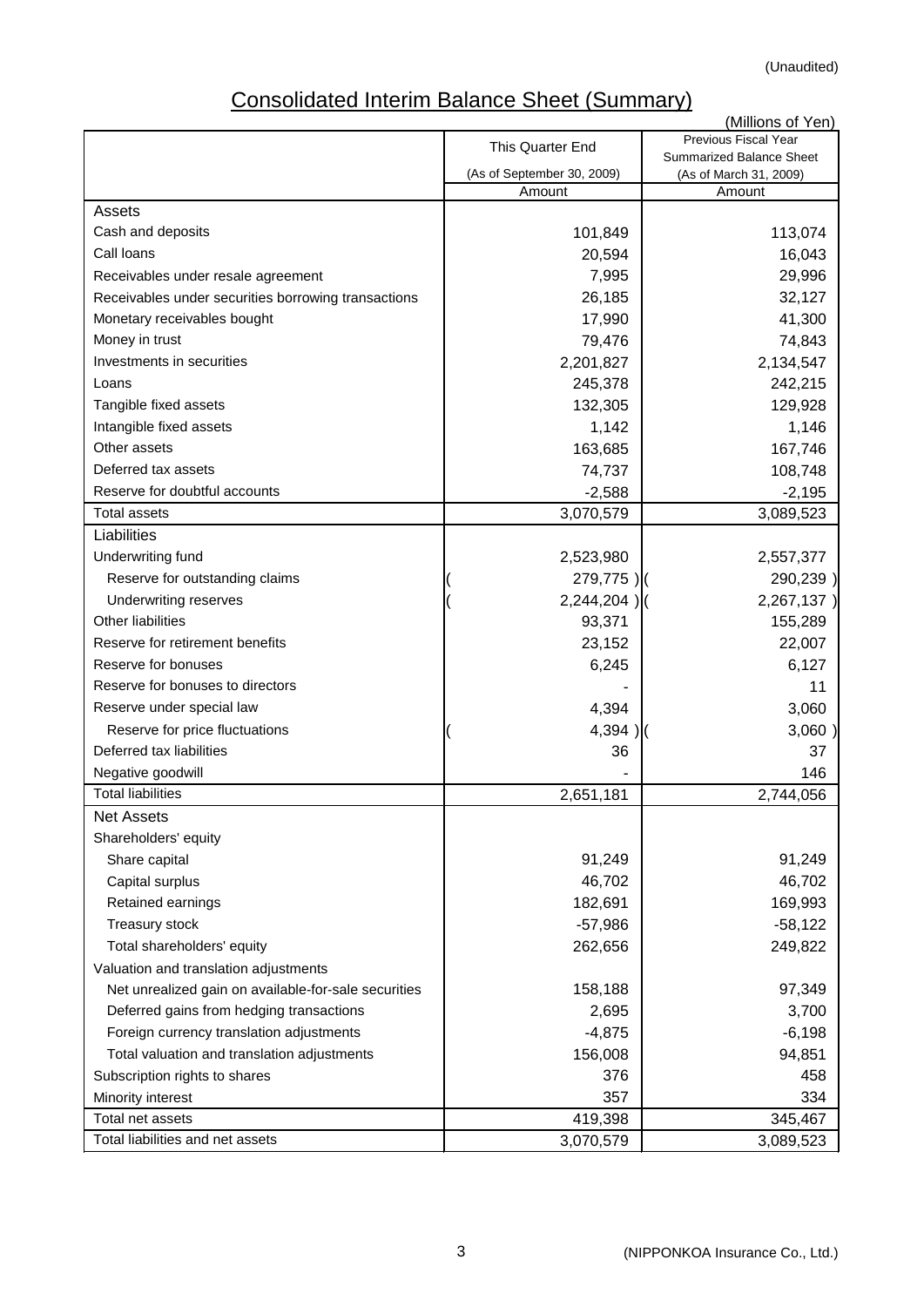# Consolidated Income Statement (Summary)

(Millions of Yen)

|                                                   | First Half of FY2008 | First Half of FY2009 |                    |
|---------------------------------------------------|----------------------|----------------------|--------------------|
|                                                   | From Apr. 1, 2008    | From Apr. 1, 2009    | Change             |
|                                                   | To Sep. 30, 2008     | To Sep. 30, 2009     |                    |
|                                                   | Amount               | Amount               |                    |
| Ordinary income                                   | 471,610              | 444,581              | $-27,028$          |
| Underwriting income                               | 438,621              | 420,118              | $-18,502$          |
| Net premiums written                              | 344,887              | 325,766              | $(-19, 121)$       |
| Deposit premiums from policyholders               | 37,589               | 17,780               | $-19,808$ )        |
| Investment income on deposit premiums             | 13,071               | 11,580               | $-1,490)$          |
| Life insurance premiums                           | 32,193               | 31,191               | $-1,001$           |
| Reversal of reserve for outstanding claims        |                      | 10,834               | 10,834             |
| Reversal of underwriting reserves                 | 10,188               | 22,456               | 12,268)            |
| Investment income                                 | 31,796               | 24,033               | $-7,763$           |
| Interest and dividends                            | 32,563               | 26,643               | $-5,919)$          |
| Gain on money in trust                            | 458                  | 1,112                | 654)               |
| Gain on sale of securities                        | 11,587               | 6,701                | $-4,885$ )         |
| Transfer of investment income on deposit premiums | $-13,071$            | $-11,580$            | 1,490)             |
| Other ordinary income                             | 1,191                | 429                  | $-762$             |
| Ordinary expenses                                 | 451,270              | 412,748              | $-38,522$          |
| Underwriting expenses                             | 368,117              | 337,072              | $-31,044$          |
| Net losses paid                                   | 200,467              | 197,081              | $-3,385)$          |
| Loss adjustment expenses                          | 17,651               | 17,841               | 189                |
| Net commissions and brokerage expenses            | 59,894               | 57,282               | $-2,611$           |
| Maturity refunds to policyholders                 | 82,400               | 58,503               | $-23,896$ )        |
| Life insurance claims                             | 5,465                | 5,880                | 414)               |
| Provision of reserve for outstanding claims       | 1,513                |                      | $-1,513)$          |
| Investment expenses                               | 12,176               | 5,348                | $-6,827$           |
| Loss on money in trust                            | 719                  | 202                  | $-516$ )           |
| Loss on sale of securities                        | 2,863                | 1,496                | $-1,366$ )         |
| Revaluation loss on securities                    | 6,453                | 379                  | $-6,073)$          |
| Operating and administrative expenses             | 70,474               | 69,635               | $-838$             |
| Other ordinary expenses                           | 503                  | 691                  | 187                |
| Interest expense                                  | 84                   | 50                   | $-33$              |
| Ordinary profit                                   | 20,339               | 31,832               | 11,493             |
| Special income                                    | 107                  | 169                  | 62                 |
| Reversal of reserve under special law             |                      |                      |                    |
| (( Reversal of reserve for price fluctuations     |                      |                      |                    |
| (Others                                           | 107                  | 169                  | 62)                |
| Special loss                                      | 1,606                | 3,862                | 2,256              |
| Provision of reserve under special law            | 1,379                | 1,334                | $-44)$             |
| (( Provision of reserve for price fluctuations    | $1,379$ )) $($       | 1,334)               | $-44)$<br>$\left($ |
| Others                                            | 226                  | 2,527                | 2,301              |
| Income before income taxes                        | 18,840               | 28,139               | 9,299              |
| Income taxes                                      | 7,525                | 6,887                | $-638$             |
| Tax adjustment                                    | $-1,538$             | 2,350                | 3,889              |
| Minority interests                                | 17                   | 12                   | -4                 |
| Net income                                        | 12,836               | 18,888               | 6,052              |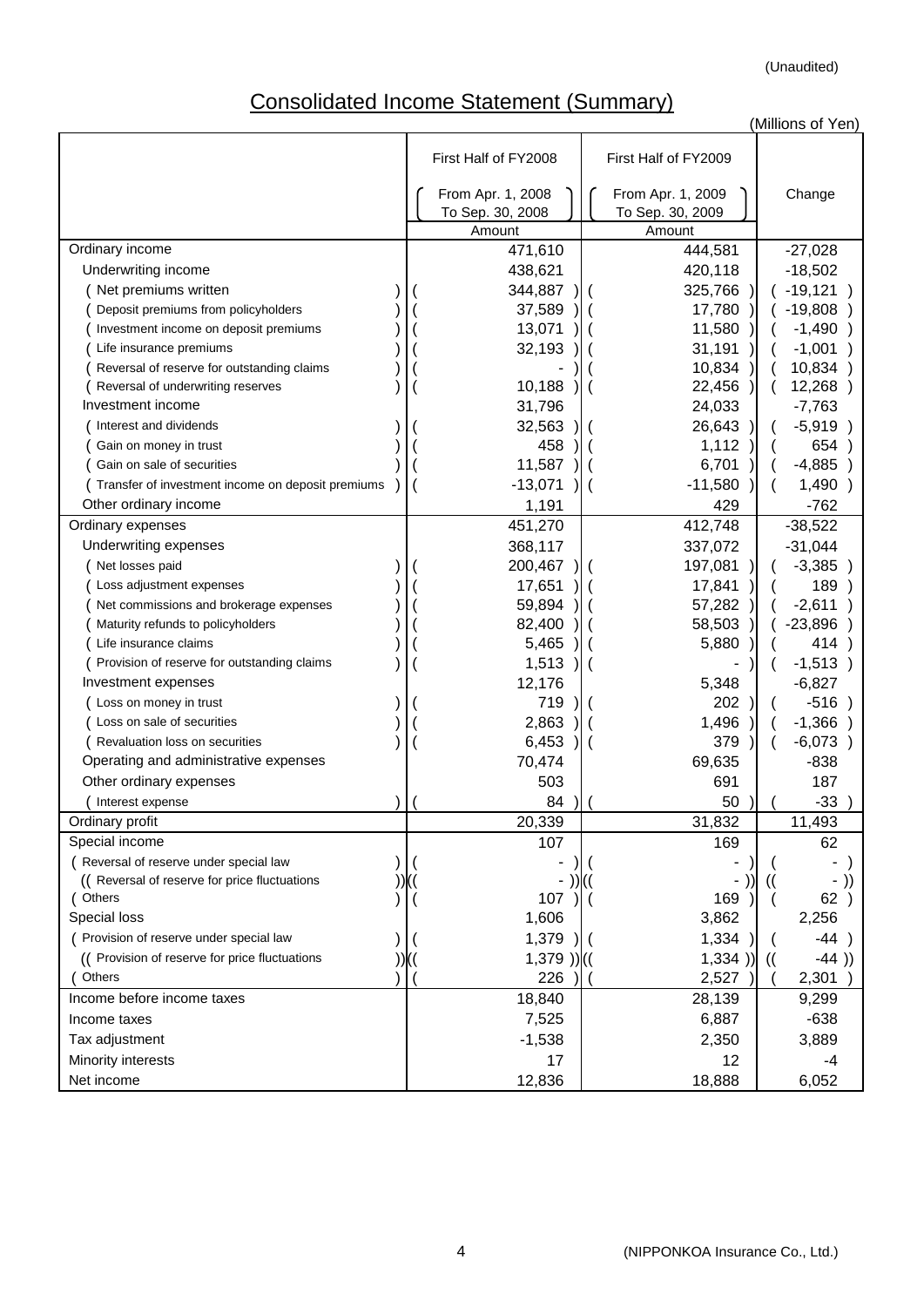(Millions of Yen)

|                      |         | First Half of FY2008  |            | First Half of FY2009 |                       |            |  |  |
|----------------------|---------|-----------------------|------------|----------------------|-----------------------|------------|--|--|
|                      |         | From April 1, 2008    |            |                      | From April 1, 2009    |            |  |  |
|                      |         | To September 30, 2008 |            |                      | To September 30, 2009 |            |  |  |
|                      | Amount  | Proportion            | % Increase | Amount               | Proportion            | % Increase |  |  |
|                      |         | %                     | %          |                      | %                     | %          |  |  |
| Fire & allied lines  | 59,477  | 16.4                  | $-1.9$     | 56,391               | 16.4                  | $-5.2$     |  |  |
| Marine               | 12,053  | 3.3 <sub>2</sub>      | $-7.0$     | 8,420                | 2.5                   | $-30.1$    |  |  |
| Personal accident    | 28,911  | 8.0                   | $-5.8$     | 27,324               | 8.0                   | $-5.5$     |  |  |
| Voluntary automobile | 167,656 | 46.2                  | $-1.4$     | 165,431              | 48.1                  | $-1.3$     |  |  |
| CALI                 | 45,707  | 12.6                  | $-15.3$    | 38,816               | 11.3                  | $-15.1$    |  |  |
| Other                | 49,027  | 13.5                  | 1.1        | 47,121               | 13.7                  | $-3.9$     |  |  |
| Total                | 362,833 | 100.0                 | $-3.7$     | 343,504              | 100.0                 | $-5.3$     |  |  |

### Direct Premiums Written by Line, Excluding Deposit Premiums of Savings-type Policies (Consolidated)

### Net Premiums Written by Line (Consolidated)

| (Millions of Yen)    |                          |                       |            |         |                       |            |  |  |
|----------------------|--------------------------|-----------------------|------------|---------|-----------------------|------------|--|--|
|                      |                          | First Half of FY2008  |            |         | First Half of FY2009  |            |  |  |
|                      |                          | From April 1, 2008    |            |         | From April 1, 2009    |            |  |  |
|                      |                          | To September 30, 2008 |            |         | To September 30, 2009 |            |  |  |
|                      | Amount                   | Proportion            | % Increase | Amount  | Proportion            | % Increase |  |  |
|                      |                          | %                     | %          |         | %                     | $\%$       |  |  |
| Fire & allied lines  | 46,442                   | 13.5                  | $-2.7$     | 44,003  | 13.5                  | $-5.3$     |  |  |
| Marine               | 10,545                   | 3.1                   | $-5.6$     | 7,404   | 2.3                   | $-29.8$    |  |  |
| Personal accident    | 29,090                   | 8.4                   | $-6.7$     | 27,640  | 8.5                   | $-5.0$     |  |  |
| Voluntary automobile | 167,454                  | 48.5                  | $-1.5$     | 165,122 | 50.7                  | $-1.4$     |  |  |
| CALI                 | 45,404                   | 13.2                  | $-13.2$    | 37,211  | 11.4                  | $-18.0$    |  |  |
| Other                | 45,950<br>13.3<br>$-0.4$ |                       |            | 44,383  | 13.6                  | $-3.4$     |  |  |
| Total                | 344,887                  | 100.0                 | $-3.8$     | 325,766 | 100.0                 | $-5.5$     |  |  |

# Net Losses Paid (Consolidated)

|                      |         |                       |            |         |                       | (Millions of Yen) |
|----------------------|---------|-----------------------|------------|---------|-----------------------|-------------------|
|                      |         | First Half of FY2008  |            |         | First Half of FY2009  |                   |
|                      |         | From April 1, 2008    |            |         | From April 1, 2009    |                   |
|                      |         | To September 30, 2008 |            |         | To September 30, 2009 |                   |
|                      | Amount  | Proportion            | % Increase | Amount  | Proportion            | % Increase        |
|                      |         | $\%$                  | %          |         | %                     | $\%$              |
| Fire & allied lines  | 19,599  | 9.8                   | $-3.8$     | 20,508  | 10.4                  | 4.6               |
| Marine               | 3,321   | 1.7                   | $-22.8$    | 3,728   | 1.9                   | 12.2              |
| Personal accident    | 16,374  | 8.2                   | 10.4       | 15,344  | 7.8                   | $-6.3$            |
| Voluntary automobile | 99,247  | 49.4                  | $-1.8$     | 99,726  | 50.6                  | 0.5               |
| CALI                 | 37,546  | 18.7                  | 0.2        | 35,701  | 18.1                  | $-4.9$            |
| Other                | 24,378  | 12.2                  | 2.8        | 22,072  | 11.2                  | $-9.5$            |
| Total                | 200,467 | 100.0                 | $-0.6$     | 197,081 | 100.0                 | $-1.7$            |

Notes:Figures in the above tables are before offsetting of internal transactions among segments.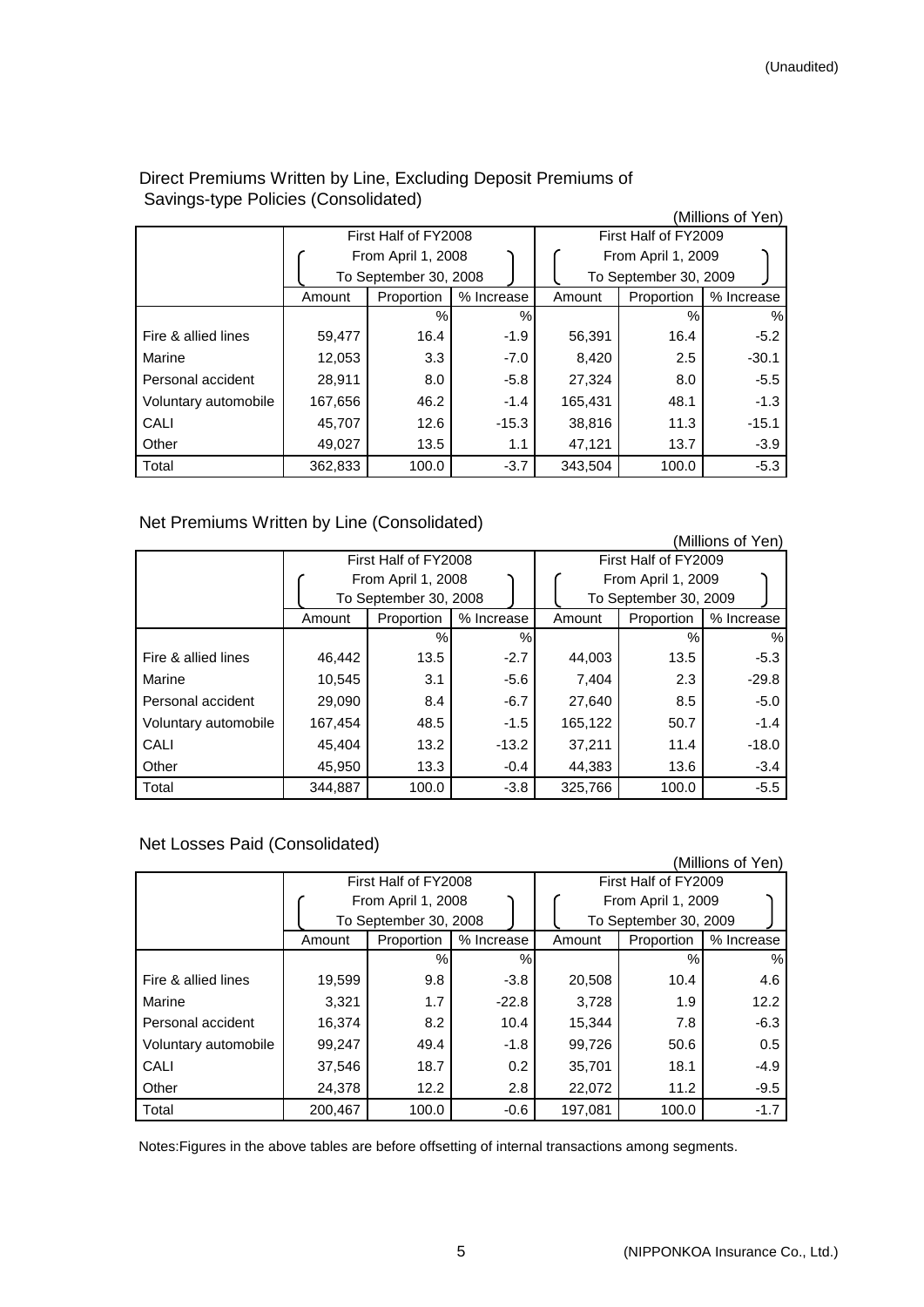#### Securities (Consolidated)

#### 1. Bonds classified as held-to-maturity securities whose fair value is readily determinable

| (Millions of Yen)             |                                         |                            |       |                                  |            |            |  |  |  |  |
|-------------------------------|-----------------------------------------|----------------------------|-------|----------------------------------|------------|------------|--|--|--|--|
|                               |                                         | End of First Half FY2009   |       | Previous Fiscal Year (Reference) |            |            |  |  |  |  |
|                               |                                         | (As of September 30, 2009) |       | (As of March 31, 2009)           |            |            |  |  |  |  |
|                               | Fair Value<br><b>Difference</b><br>Cost |                            |       | Cost                             | Fair Value | Difference |  |  |  |  |
| Public and<br>corporate bonds | 266,257                                 | 3,549<br>269,807           |       | 239,834                          | 246.762    | 6,928      |  |  |  |  |
| Foreign securities            |                                         |                            |       |                                  |            |            |  |  |  |  |
| Total                         | 266,257                                 | 269,807                    | 3,549 | 239,834                          | 246,762    | 6,928      |  |  |  |  |

(Millions of Yen) 2. Bonds classified as securities held for underwriting-reserve whose fair value is readily determinable

| (IVIIIIIONS OF TEN)           |       |                                 |     |                                  |            |            |  |  |  |
|-------------------------------|-------|---------------------------------|-----|----------------------------------|------------|------------|--|--|--|
|                               |       | End of First Half FY2009        |     | Previous Fiscal Year (Reference) |            |            |  |  |  |
|                               |       | (As of September 30, 2009)      |     | (As of March 31, 2009)           |            |            |  |  |  |
|                               | Cost  | <b>Difference</b><br>Fair Value |     |                                  | Fair Value | Difference |  |  |  |
| Public and<br>corporate bonds | 6.834 | 6,966                           | 132 | 4,534                            | 4,689      | 154        |  |  |  |
| Foreign securities            |       |                                 |     |                                  |            |            |  |  |  |
| Total                         | 6,834 | 6,966                           | 132 | 4,534                            | 4,689      | 154        |  |  |  |

3. Securities classified as available-for-sale securities whose fair value is readily determinable

| (Millions of Yen)             |           |                            |                   |           |                                  |                   |  |  |  |  |
|-------------------------------|-----------|----------------------------|-------------------|-----------|----------------------------------|-------------------|--|--|--|--|
|                               |           | End of First Half FY2009   |                   |           | Previous Fiscal Year (Reference) |                   |  |  |  |  |
|                               |           | (As of September 30, 2009) |                   |           | (As of March 31, 2009)           |                   |  |  |  |  |
|                               | Cost      | Fair Value                 | <b>Difference</b> | Cost      | Fair Value                       | <b>Difference</b> |  |  |  |  |
| Public and<br>corporate bonds | 892,924   | 910.044                    | 17,119            | 942,572   | 953,562                          | 10,990            |  |  |  |  |
| Domestic equities             | 324.922   | 576.001                    | 251.079           | 329.136   | 500.568                          | 171.432           |  |  |  |  |
| Foreign securities            | 378.330   | 351.796                    | $-26.533$         | 360.446   | 339.179                          | $-21.267$         |  |  |  |  |
| <b>Others</b>                 | 13,594    | 13,968                     | 374               | 18,452    | 17,946                           | $-506$            |  |  |  |  |
| Total                         | 1,609,771 | 1,851,810                  | 242,039           | 1,650,608 | 1,811,256                        | 160,647           |  |  |  |  |

Notes:

1. With respect to securities classified as available-for-sale securities whose fair value is readily determinable, the figures for cost are after write-down due to impairment. As to write-down of securities with fair-value due to impairment, the Company recognizes revaluation loss on all the securities whose fair value has declined by 30% or more of book value.

2. "Others" in the above table includes beneficiary right of loan receivables, which is classified as monetary receivables bought in the balance sheet.

#### 4. Principal securities not stated at fair value

|                                                           |                            | (Millions of Yen)                |
|-----------------------------------------------------------|----------------------------|----------------------------------|
|                                                           | End of First Half FY2009   | Previous Fiscal Year (Reference) |
|                                                           | (As of September 30, 2009) | (As of March 31, 2009)           |
| <b>Securities</b><br>classified as<br>lavailable-for-sale |                            |                                  |
| Public and<br>corporate bonds                             | 1,500                      | 1,500                            |
| Domestic equities                                         | 58,201                     | 57,753                           |
| Foreign securities                                        | 6,866                      | 10,480                           |
| <b>Others</b>                                             | 39,580                     | 61,838                           |

Notes: "Others" in the above table includes certificates of deposits classified as cash and bank deposits in the balance sheets and commercial paper classified as monetary receivables bought in the balance sheets.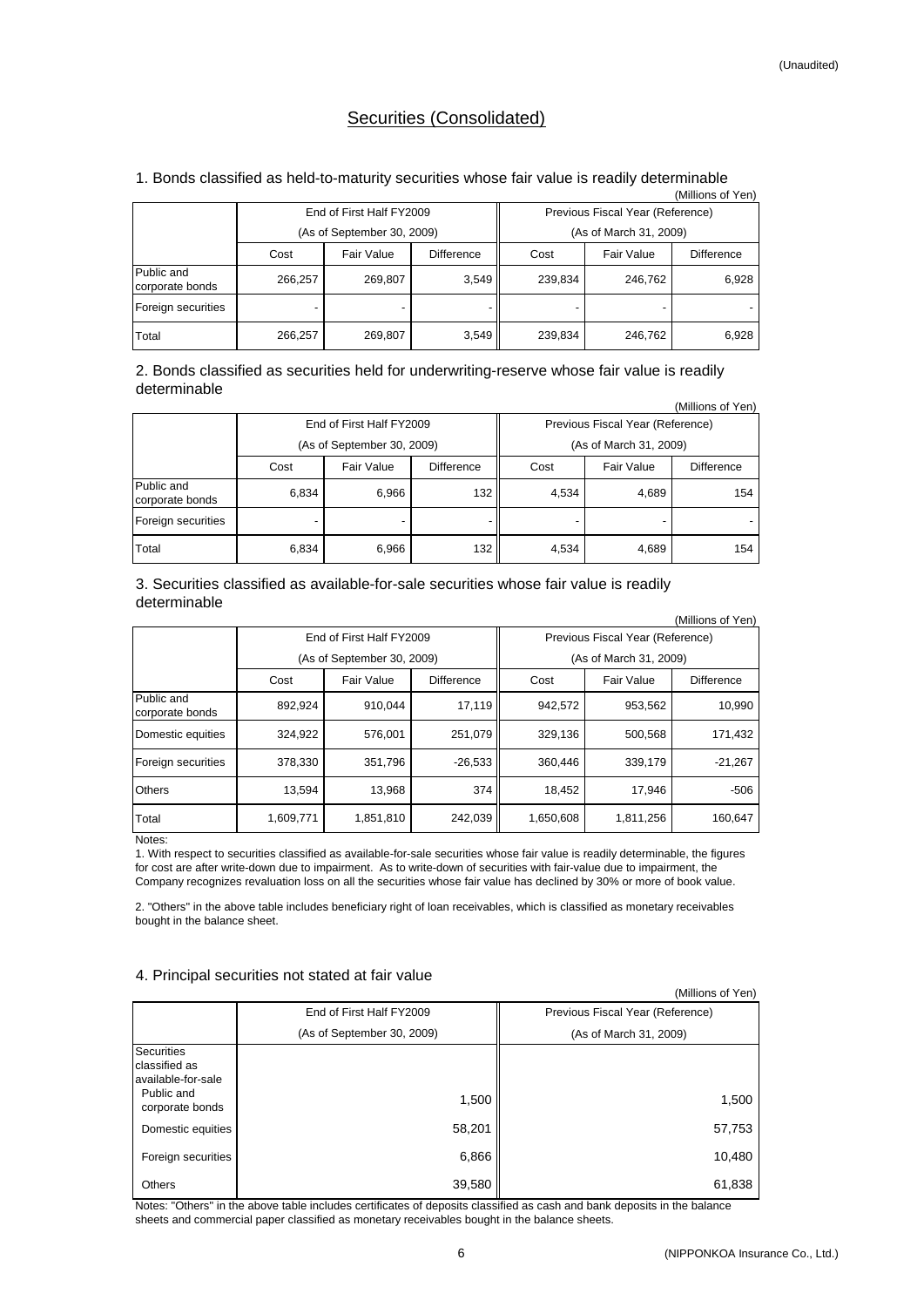# Money in Trust (Consolidated)

# 1. Money in trust classified as held-to-maturity: None

# 2. Money in trust classified as trading or available-for-sale

|                |                            |                                 |        |                                  |                   | (Millions of Yen) |
|----------------|----------------------------|---------------------------------|--------|----------------------------------|-------------------|-------------------|
|                |                            | End of First Half FY2009        |        | Previous Fiscal Year (Reference) |                   |                   |
|                | (As of September 30, 2009) |                                 |        | (As of March 31, 2009)           |                   |                   |
|                | Cost                       | Fair Value<br><b>Difference</b> |        |                                  | <b>Fair Value</b> | <b>Difference</b> |
| Money in Trust | 23,500                     | 23.425                          | -74 II | 37,000                           | 36,296            | -703              |

Note: Besides those in the above table, there are money in trusts accounted at cost on the balance sheet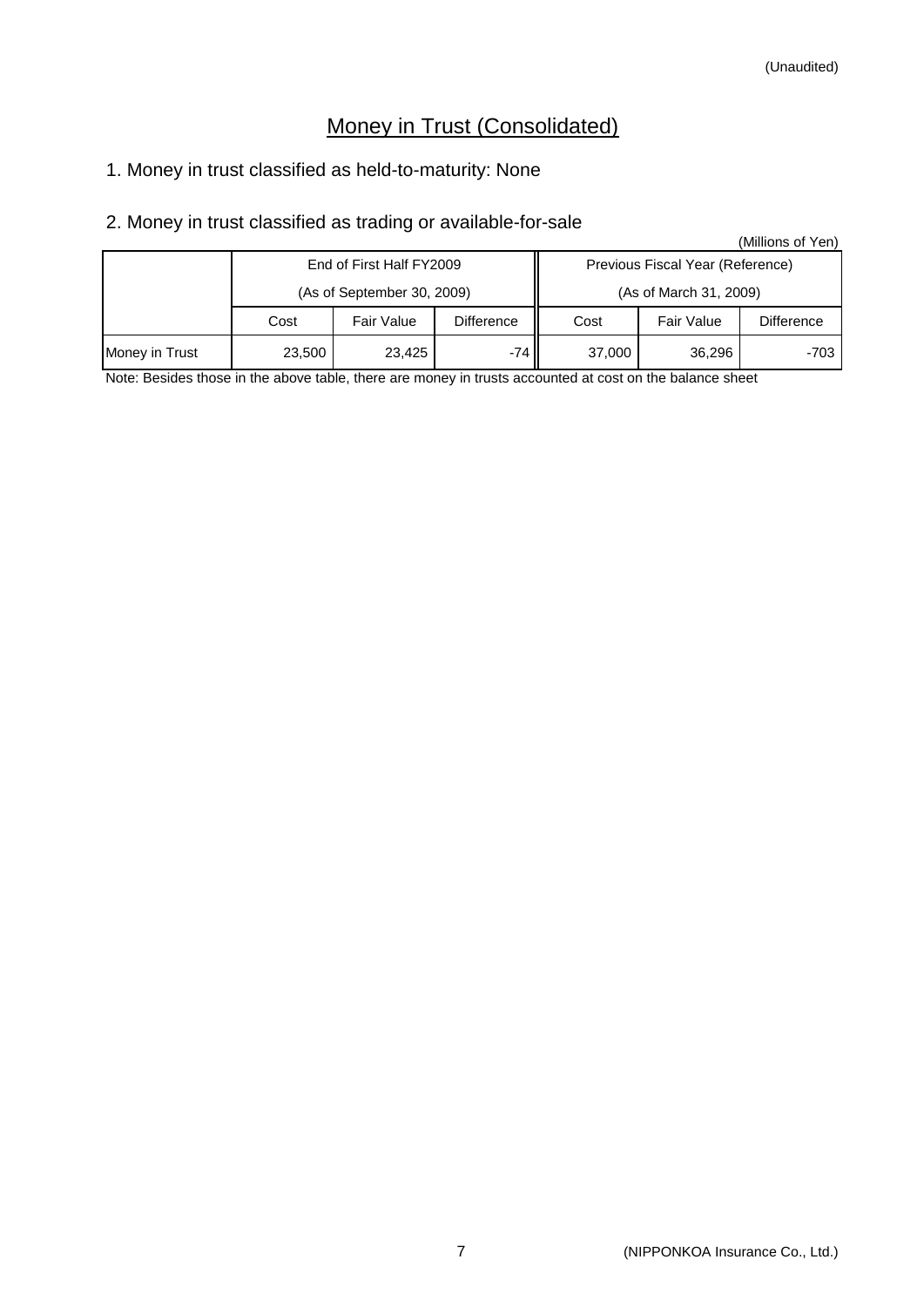# Derivatives (Consolidated)

|               |                    |                            |                            |                             |                            |                                  | (Millions of Yen)           |
|---------------|--------------------|----------------------------|----------------------------|-----------------------------|----------------------------|----------------------------------|-----------------------------|
|               |                    |                            | End of First Half FY2009   |                             |                            | Previous Fiscal Year (Reference) |                             |
|               | Transaction        |                            | (As of September 30, 2009) |                             |                            | (As of March 31, 2009)           |                             |
|               |                    | Contracted amount,<br>etc. | Fair value                 | Net unrealized<br>gain/loss | Contracted amount,<br>etc. | Fair value                       | Net unrealized<br>gain/loss |
| Interest rate | Swap               | 15,000                     | 109                        | 109                         | 15,000                     | 100                              | 100                         |
| <b>Others</b> | Credit derivatives |                            |                            |                             |                            |                                  |                             |
|               | Short positions    | 7,000                      | $-34$                      | $-34$                       | 7,000                      | $-398$                           | $-398$                      |
|               | Long positions     | 3,157                      | -6                         | $-6$                        | 3,438                      | 928                              | 928                         |
|               | Subtotal           | $\overline{\phantom{a}}$   |                            | -40                         |                            |                                  | 529                         |
| Total         |                    | $\overline{\phantom{0}}$   |                            | 68                          |                            |                                  | 630                         |

NIPPONKOA group announces basic policy to make trading with derivatives to mitigate market risk, involved mainly in investment activities, and also the group makes trading, which intends to earn profit, within a certain scope. Interest rate swap, in the table above, is a trading that intends ALM (Asset-Liability Management).

Notes:

Figures in the above table do not include derivative transactions which qualify for hedge accounting.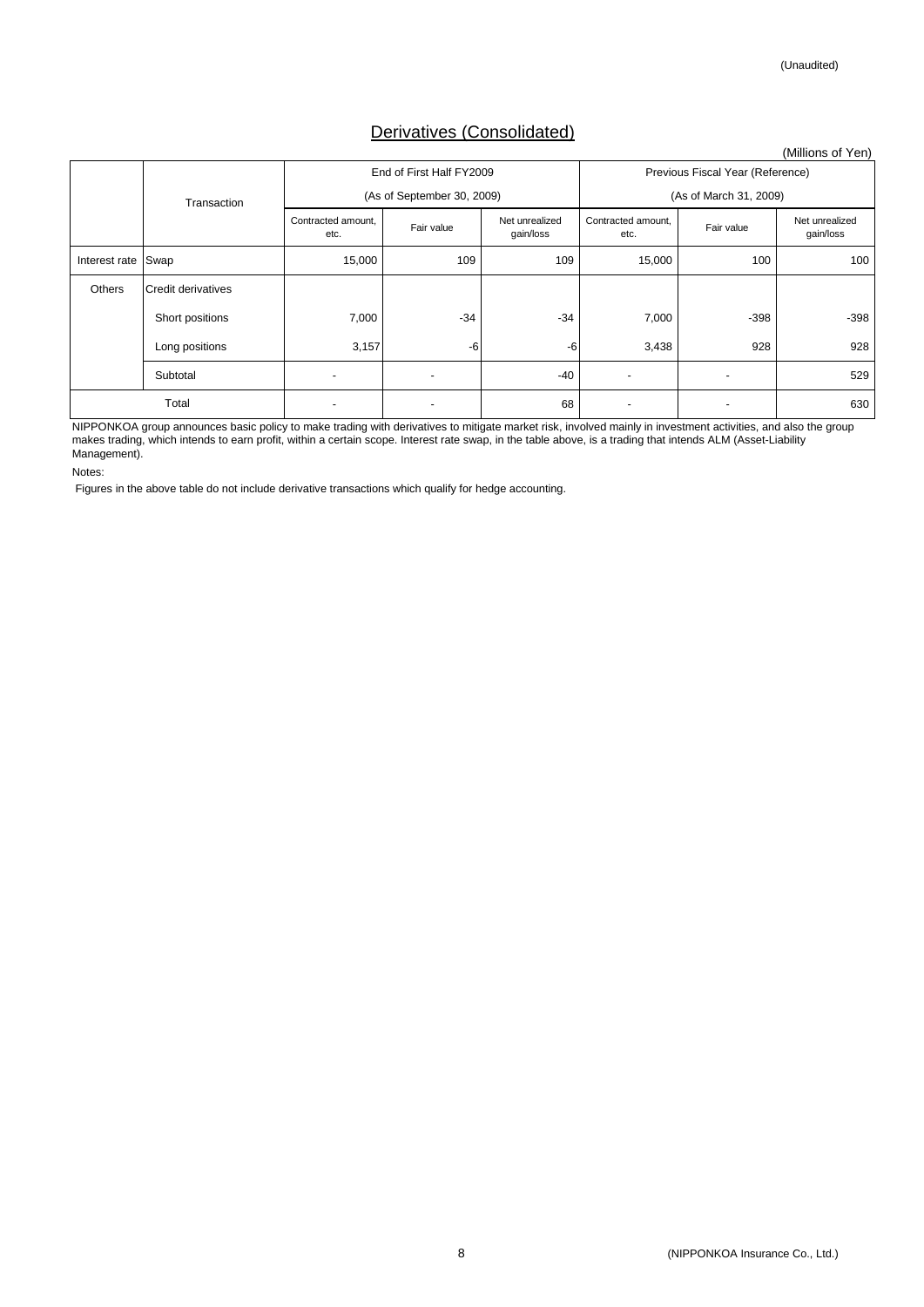# Nonconsolidated Interim Balance Sheet (Summary)

|                                                      |                            | (Millions of Yen)                                  |
|------------------------------------------------------|----------------------------|----------------------------------------------------|
|                                                      | <b>This Quarter End</b>    | <b>Previous Fiscal Year</b>                        |
|                                                      | (As of September 30, 2009) | Summarized Balance Sheet<br>(As of March 31, 2009) |
|                                                      | Amount                     | Amount                                             |
| Assets                                               |                            |                                                    |
| Cash and deposits                                    | 79,003                     | 92,440                                             |
| Call loans                                           | 20,000                     | 15,000                                             |
| Receivables under resale agreement                   | 7,995                      | 29,996                                             |
| Monetary receivables bought                          | 17,990                     | 41,300                                             |
| Money in trust                                       | 56,050                     | 38,547                                             |
| Investments in securities                            | 1,881,470                  | 1,848,982                                          |
| Loans                                                | 232,450                    | 229,695                                            |
| Tangible fixed assets                                | 131,781                    | 129,326                                            |
| Intangible fixed assets                              | 1,091                      | 1,097                                              |
| Other assets                                         | 152,156                    | 156,536                                            |
| Deferred tax assets                                  | 70,406                     | 103,865                                            |
| Reserve for doubtful accounts                        | $-2,529$                   | $-2,145$                                           |
| Reserve for investment loss                          | $-12,992$                  | $-12,926$                                          |
| <b>Total assets</b>                                  | 2,634,875                  | 2,671,715                                          |
| Liabilities                                          |                            |                                                    |
| Underwriting fund                                    | 2,123,782                  | 2,178,097                                          |
| Reserve for outstanding claims                       | $272,377$ )                | 283,027)                                           |
| Underwriting reserves                                | $1,851,404$ )              | 1,895,069)                                         |
| <b>Other liabilities</b>                             | 60,375                     | 116,365                                            |
| Reserve for retirement benefits                      | 22,821                     | 21,708                                             |
| Reserve for bonuses                                  | 5,748                      | 5,631                                              |
| Reserve for bonuses to directors                     |                            |                                                    |
| Reserve under special law                            | 3,875                      | 2,581                                              |
| Reserve for price fluctuations                       | 3,875                      | 2,581                                              |
| <b>Total liabilities</b>                             | 2,216,603                  | 2,324,386                                          |
| <b>Net Assets</b>                                    |                            |                                                    |
| Shareholders' equity                                 |                            |                                                    |
| Share capital                                        | 91,249                     | 91,249                                             |
| Capital surplus                                      | 46,702                     | 46,702                                             |
| Retained earnings                                    | 180,662                    | 168,249                                            |
| Treasury stock                                       | $-57,986$                  | $-58,122$                                          |
| Total shareholders' equity                           | 260,627                    | 248,078                                            |
| Valuation and translation adjustments                |                            |                                                    |
| Net unrealized gain on available-for-sale securities | 154,572                    | 95,091                                             |
| Deferred gains from hedging transactions             | 2,695                      | 3,700                                              |
| Total valuation and translation adjustments          | 157,268                    | 98,792                                             |
| Subscription rights to shares                        | 376                        | 458                                                |
| Total net assets                                     | 418,272                    | 347,329                                            |
| Total liabilities and net assets                     | 2,634,875                  | 2,671,715                                          |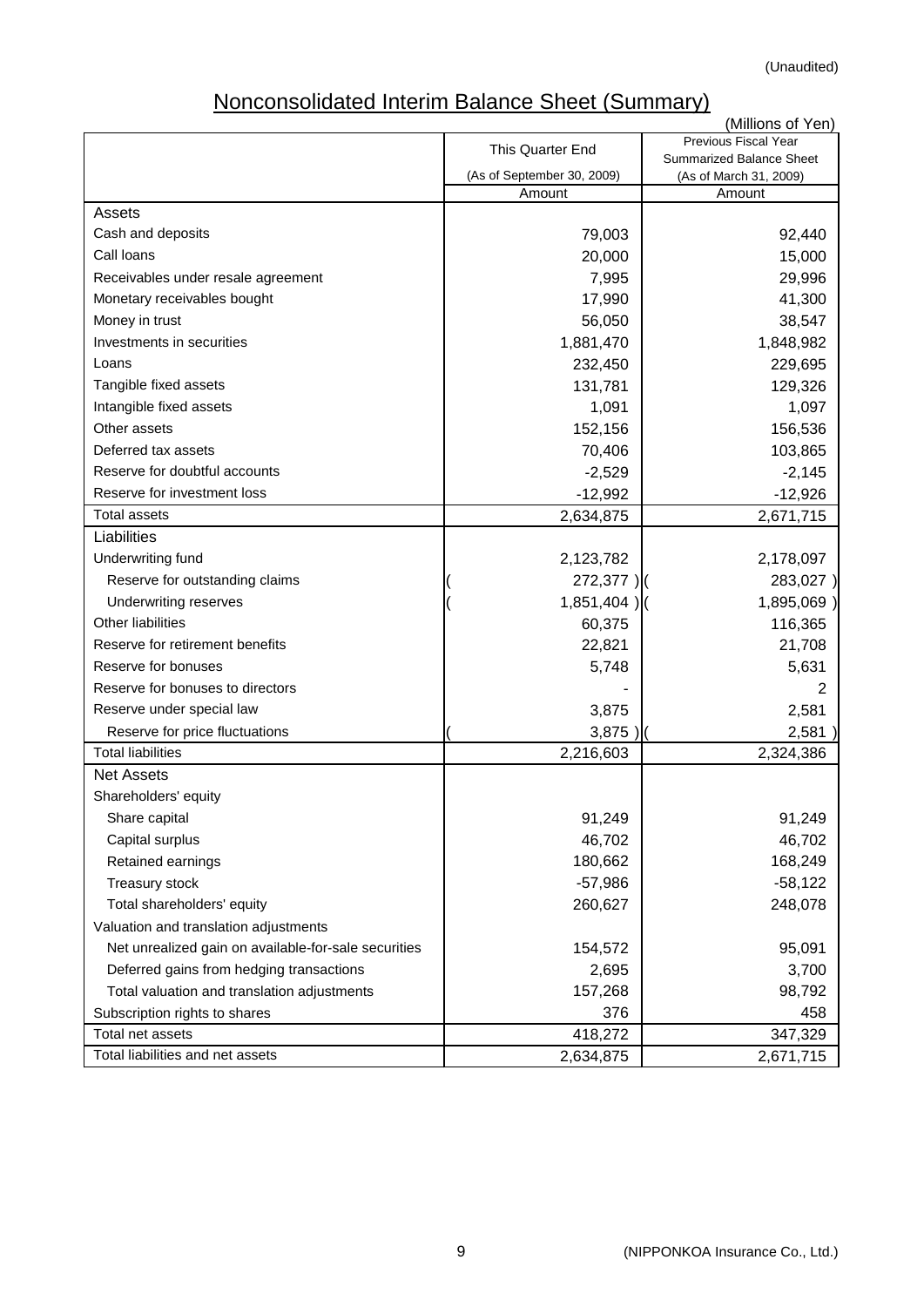# Nonconsolidated Income Statement (Summary)

|                                             |                                                                                                                                                                                                                                                                                                                                                                                                                     |                                                                                                     |                                                                                                                         |                                                                                                                                     | (Millions of Yen)                                                                                                |
|---------------------------------------------|---------------------------------------------------------------------------------------------------------------------------------------------------------------------------------------------------------------------------------------------------------------------------------------------------------------------------------------------------------------------------------------------------------------------|-----------------------------------------------------------------------------------------------------|-------------------------------------------------------------------------------------------------------------------------|-------------------------------------------------------------------------------------------------------------------------------------|------------------------------------------------------------------------------------------------------------------|
|                                             |                                                                                                                                                                                                                                                                                                                                                                                                                     | First Half of FY2008                                                                                | First Half of FY2009                                                                                                    | Change                                                                                                                              |                                                                                                                  |
|                                             |                                                                                                                                                                                                                                                                                                                                                                                                                     | From Apr. 1, 2008<br>To Sep. 30, 2008                                                               | From Apr. 1, 2009<br>To Sep. 30, 2009                                                                                   |                                                                                                                                     |                                                                                                                  |
|                                             |                                                                                                                                                                                                                                                                                                                                                                                                                     | Amount                                                                                              | Amount                                                                                                                  | Amount Increase                                                                                                                     | $\overline{\%}$ Increase                                                                                         |
|                                             | Underwriting income<br>(Net premiums written<br>Deposit premiums from policyholders<br>Reversal of reserve for outstanding<br>claims<br>Reversal of underwriting reserves<br>Underwriting expenses<br>(Net losses paid                                                                                                                                                                                              | 423,491<br>339,188<br>37,589<br>33,633<br>355,914                                                   | 403,425<br>319,749<br>17,780<br>10,649<br>43,664<br>324,454                                                             | $-20,065$<br>$-19,439$<br>$-19,808$<br>10,649<br>10,030<br>$-31,459$                                                                | $\%$<br>$-4.7$<br>$-5.7$<br>$-52.7$<br>29.8<br>$-8.8$                                                            |
|                                             | ( Loss adjustment expenses                                                                                                                                                                                                                                                                                                                                                                                          | 197,654<br>17,243                                                                                   | 194,075<br>17,577                                                                                                       | $-3,578$<br>333                                                                                                                     | $-1.8$<br>1.9                                                                                                    |
| Section of Ordinary Profit and Loss         | Net commissions and brokerage<br>expenses                                                                                                                                                                                                                                                                                                                                                                           | 56,981                                                                                              | 54,069                                                                                                                  | $-2,912$                                                                                                                            | $-5.1$                                                                                                           |
|                                             | Maturity refunds to policyholders                                                                                                                                                                                                                                                                                                                                                                                   | 82,400                                                                                              | 58,503                                                                                                                  | $-23,896$                                                                                                                           | $-29.0$                                                                                                          |
|                                             | Provision of reserve for outstanding<br>claims                                                                                                                                                                                                                                                                                                                                                                      | 1,272                                                                                               |                                                                                                                         | $-1,272$                                                                                                                            | $-100.0$ )<br>$\parallel$ (                                                                                      |
|                                             | Investment income<br>(Interest and dividends<br>Gain on sale of securities<br>Gain for derivative financial<br>instruments<br>Investment expenses<br>Loss on sale of securities<br>Revaluation loss on securities<br>Loss for derivative financial<br>instruments<br>Provision of reserve for investment<br>loss<br>Operating and administrative<br>expenses<br>Net Other ordinary income<br><b>Ordinary Profit</b> | 27,276<br>28,976<br>10,985<br>13,545<br>2,863<br>6,427<br>1,366<br>1,398<br>62,199<br>996<br>20,104 | 19,662<br>22,722<br>6,627<br>1,147<br>$\overline{\mathcal{M}}$<br>5,395<br>1,496<br>363<br>65<br>62,080<br>25<br>31,182 | $-7,614$<br>$-6,254$<br>$-4,357$<br>1,147<br>$-8,149$<br>$-1,366$<br>$-6,063$<br>$-1,366$<br>$-1,332$<br>$-119$<br>$-970$<br>11,078 | $-27.9$<br>$-21.6$<br>$-39.7$<br>$-60.2$<br>$-47.7$<br>-94.3<br>$-100.0$<br>$-95.3$<br>$-0.2$<br>$-97.5$<br>55.1 |
| Section of<br>Special<br>Profit and<br>Loss | Special income<br>Special loss                                                                                                                                                                                                                                                                                                                                                                                      | 107<br>1,555                                                                                        | 169<br>3,809                                                                                                            | 62<br>2,253                                                                                                                         | 58.0<br>144.9                                                                                                    |
|                                             | <b>Special Profit</b>                                                                                                                                                                                                                                                                                                                                                                                               | $-1,448$                                                                                            | $-3,640$                                                                                                                | $-2,191$                                                                                                                            |                                                                                                                  |
|                                             | Income before income taxes                                                                                                                                                                                                                                                                                                                                                                                          | 18,655                                                                                              | 27,541                                                                                                                  | 8,886                                                                                                                               | 47.6                                                                                                             |
| Income taxes                                |                                                                                                                                                                                                                                                                                                                                                                                                                     | 6,870                                                                                               | 6,475                                                                                                                   | $-394$                                                                                                                              | $-5.7$                                                                                                           |
|                                             | Tax adjustment                                                                                                                                                                                                                                                                                                                                                                                                      | $-934$                                                                                              | 2,569                                                                                                                   | 3,504                                                                                                                               |                                                                                                                  |
| Net Income                                  |                                                                                                                                                                                                                                                                                                                                                                                                                     | 12,719                                                                                              | 18,496                                                                                                                  | 5,776                                                                                                                               | 45.4                                                                                                             |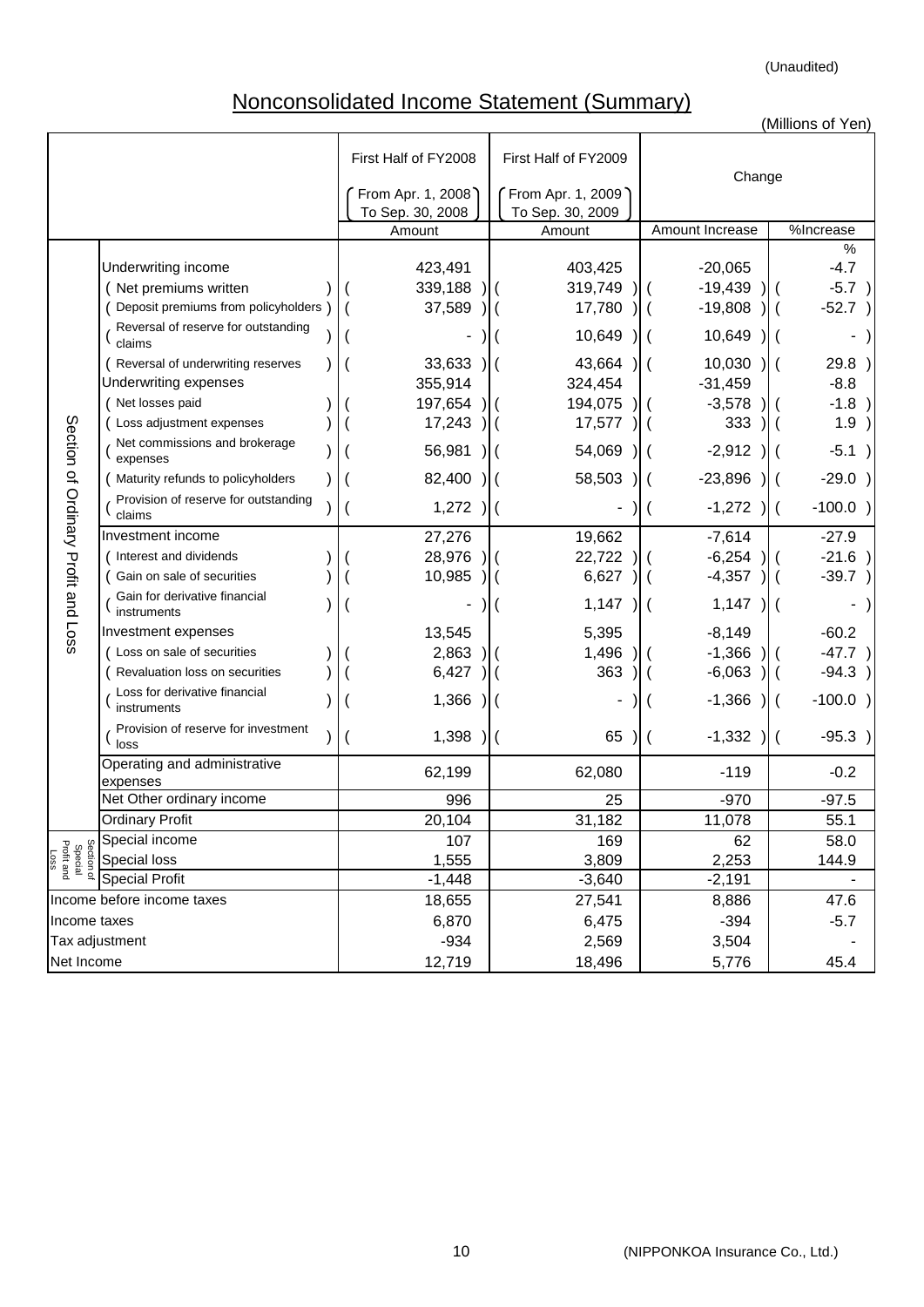# Direct Premiums Written by Line, Excluding Deposit Premiums of Savings-type Policies (Nonconsolidated)

| ັ<br>{ 1             |         |                       |            |         |                       | (Millions of Yen) |
|----------------------|---------|-----------------------|------------|---------|-----------------------|-------------------|
|                      |         | First Half of FY2008  |            |         | First Half of FY2009  |                   |
|                      |         | From April 1, 2008    |            |         | From April 1, 2009    |                   |
|                      |         | To September 30, 2008 |            |         | To September 30, 2009 |                   |
|                      | Amount  | Proportion            | % Increase | Amount  | Proportion            | % Increase        |
|                      |         | $\frac{0}{0}$         | %          |         | $\%$                  | $\%$              |
| Fire & allied lines  | 58,144  | 16.4                  | $-1.7$     | 55,255  | 16.5                  | $-5.0$            |
| Marine               | 9,852   | 2.8                   | $-4.3$     | 6,859   | 2.0                   | $-30.4$           |
| Personal accident    | 28,817  | 8.1                   | $-5.8$     | 27,236  | 8.1                   | $-5.5$            |
| Voluntary automobile | 163,703 | 46.2                  | $-1.7$     | 160,714 | 47.9                  | $-1.8$            |
| CALI                 | 45,707  | 12.9                  | $-15.3$    | 38,816  | 11.6                  | $-15.1$           |
| Other                | 48,315  | 13.6                  | 1.3        | 46.542  | 13.9                  | $-3.7$            |
| Total                | 354,539 | 100.0                 | $-3.7$     | 335.424 | 100.0                 | $-5.4$            |

Net Premiums Written by Line (Nonconsolidated)

|                      |         |                       |            |         |                       | (Millions of Yen) |
|----------------------|---------|-----------------------|------------|---------|-----------------------|-------------------|
|                      |         | First Half of FY2008  |            |         | First Half of FY2009  |                   |
|                      |         | From April 1, 2008    |            |         | From April 1, 2009    |                   |
|                      |         | To September 30, 2008 |            |         | To September 30, 2009 |                   |
|                      | Amount  | Proportion            | % Increase | Amount  | Proportion            | % Increase        |
|                      |         | %                     | $\%$       |         | %                     | $\%$              |
| Fire & allied lines  | 46,302  | 13.7                  | $-2.4$     | 43,771  | 13.7                  | $-5.5$            |
| Marine               | 9,274   | 2.7                   | $-3.6$     | 6,646   | 2.1                   | $-28.3$           |
| Personal accident    | 29,031  | 8.6                   | $-6.8$     | 27,583  | 8.6                   | $-5.0$            |
| Voluntary automobile | 163,546 | 48.1                  | $-1.7$     | 160,451 | 50.2                  | $-1.9$            |
| CALI                 | 45,314  | 13.4                  | $-13.2$    | 37,132  | 11.6                  | $-18.1$           |
| Other                | 45,719  | 13.5                  | $-0.3$     | 44,164  | 13.8                  | $-3.4$            |
| Total                | 339,188 | 100.0                 | $-3.8$     | 319,749 | 100.0                 | $-5.7$            |

# Net Losses Paid (Nonconsolidated)

|                      |                                                                     |          |               |                                                                     |          | (Millions of Yen) |
|----------------------|---------------------------------------------------------------------|----------|---------------|---------------------------------------------------------------------|----------|-------------------|
|                      | First Half of FY2008<br>From April 1, 2008<br>To September 30, 2008 |          |               | First Half of FY2009<br>From April 1, 2009<br>To September 30, 2009 |          |                   |
|                      | Amount                                                              | % Change | Loss Ratio    | Amount                                                              | % Change | Loss Ratio        |
|                      |                                                                     | $\%$     | $\frac{0}{0}$ |                                                                     | %        | %                 |
| Fire & allied lines  | 19,478                                                              | $-3.8$   | 45.3          | 20,526                                                              | 5.4      | 50.5              |
| Marine               | 3,273                                                               | $-17.7$  | 36.4          | 3,398                                                               | 3.8      | 53.4              |
| Personal accident    | 16,355                                                              | 10.5     | 61.4          | 15,323                                                              | $-6.3$   | 60.8              |
| Voluntary automobile | 96,886                                                              | $-2.0$   | 64.7          | 97,268                                                              | 0.4      | 66.4              |
| CALI                 | 37,462                                                              | 0.2      | 88.7          | 35,612                                                              | $-4.9$   | 103.1             |
| Other                | 24,199                                                              | 2.7      | 58.5          | 21,945                                                              | $-9.3$   | 55.2              |
| Total                | 197,654                                                             | $-0.6$   | 63.4          | 194.075                                                             | $-1.8$   | 66.2              |